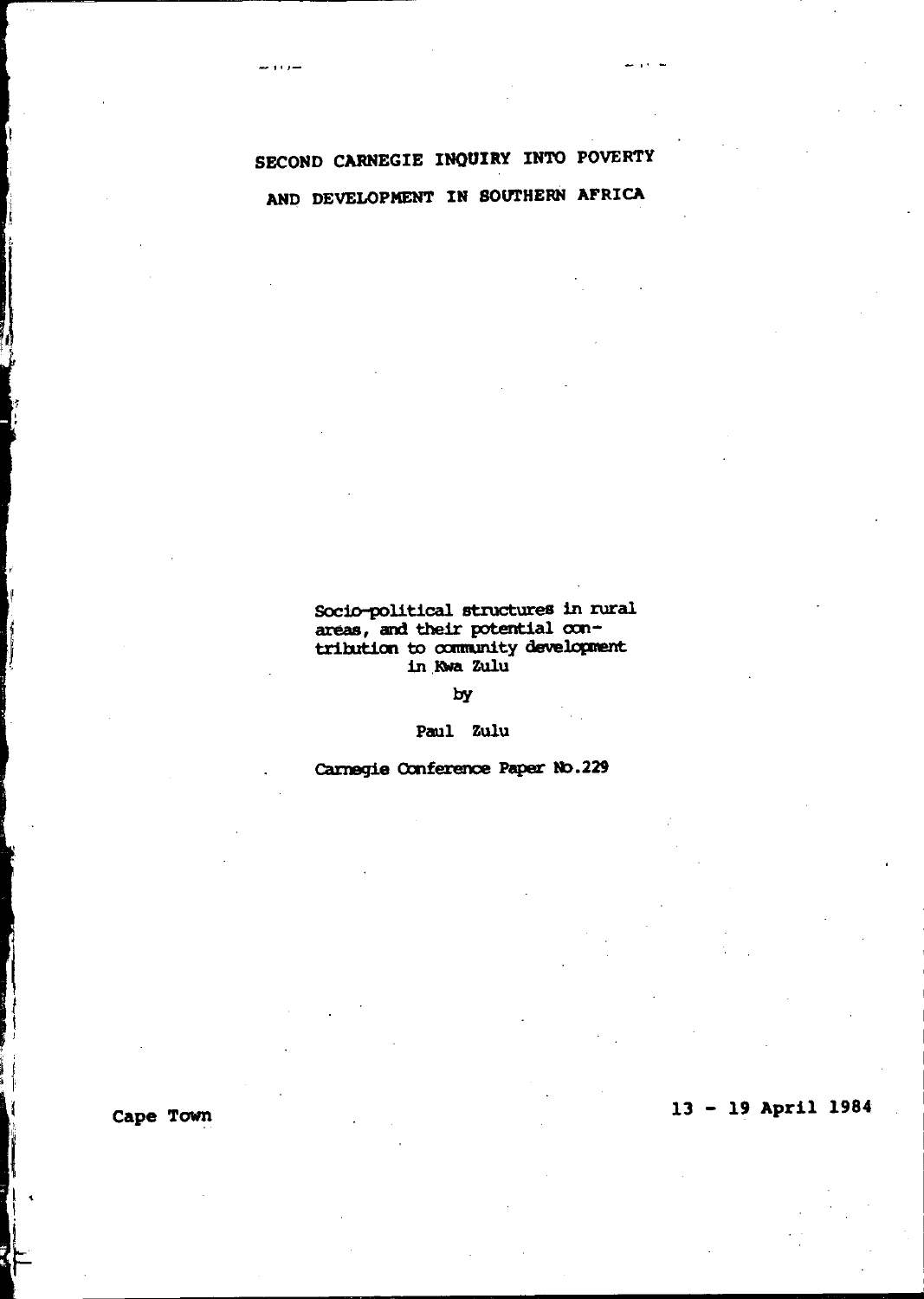ISBN 0 7992 0719 5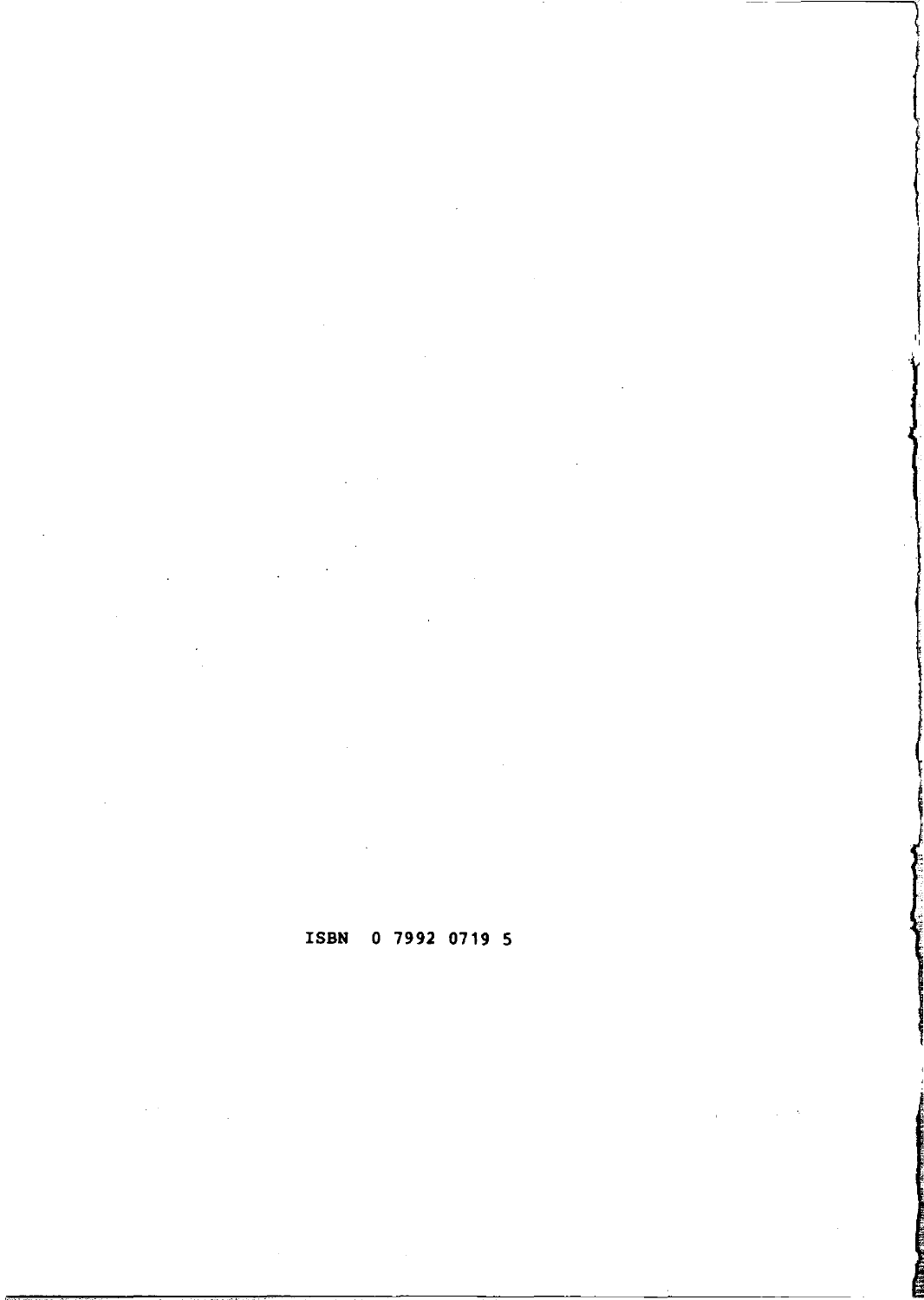SOCIO-POLITICAL STRUCTURES IN LUDAL ARBAS. AND THEIR POTENTIAL COURTILITION TO COMMUNIST ENVILORATIVE IN KVA SULU.

1. Introduction:

An appraisal of socio-political structures in rural areas, in the context of community development, especially in the South African black communities, is a mammoth task. There are several factors which account for this view:

- i) the variables which contribute to underdevelopment at any particular time are mumerous and complex;
- ii) it is very difficult to hold any of the variables. constant for purposes of analysis, since, in most instances, what are regarded as causal variables may be the effects of other variables in the chain. For instance, education (relative ignorance) and undernourishment, are both causes and effects of poverty. There is often a vicious cycle as stated by St. Thomas Acquinas with regard to labourers. " Wage earners can never accumulate wealth, and because they are poor they become wage earners, and because they are wage earners they are poor. "<sup>1</sup>

The accepted definition of development is that it refers to a process which seeks to meet everyone's basic needs. i.e.food. clothing, shelter, education, health, sanitation, clean drinking water, and some public transport.<sup>2</sup> In the composition of rural development, this definition entails both a reorganisation and activation of economic, social and political variables. It is in the context of the complex nature of the factors which operate in underdevelopment that this paper. which is based on the research carried out in eight rural districts in Kwa Zulu, seeks to explain the peculiar position of local-level socio-political structures and their potential role in community development within the area. The paper focusses on economic and social costs, to communities, of maintaining traditional administrations within modernising imperatives. It is further argued that the present arrangement defeats the purpose of activating the three variables which constitute the pillars of community development, i.e. the social, economic and political components.

. . . . . . . . / 2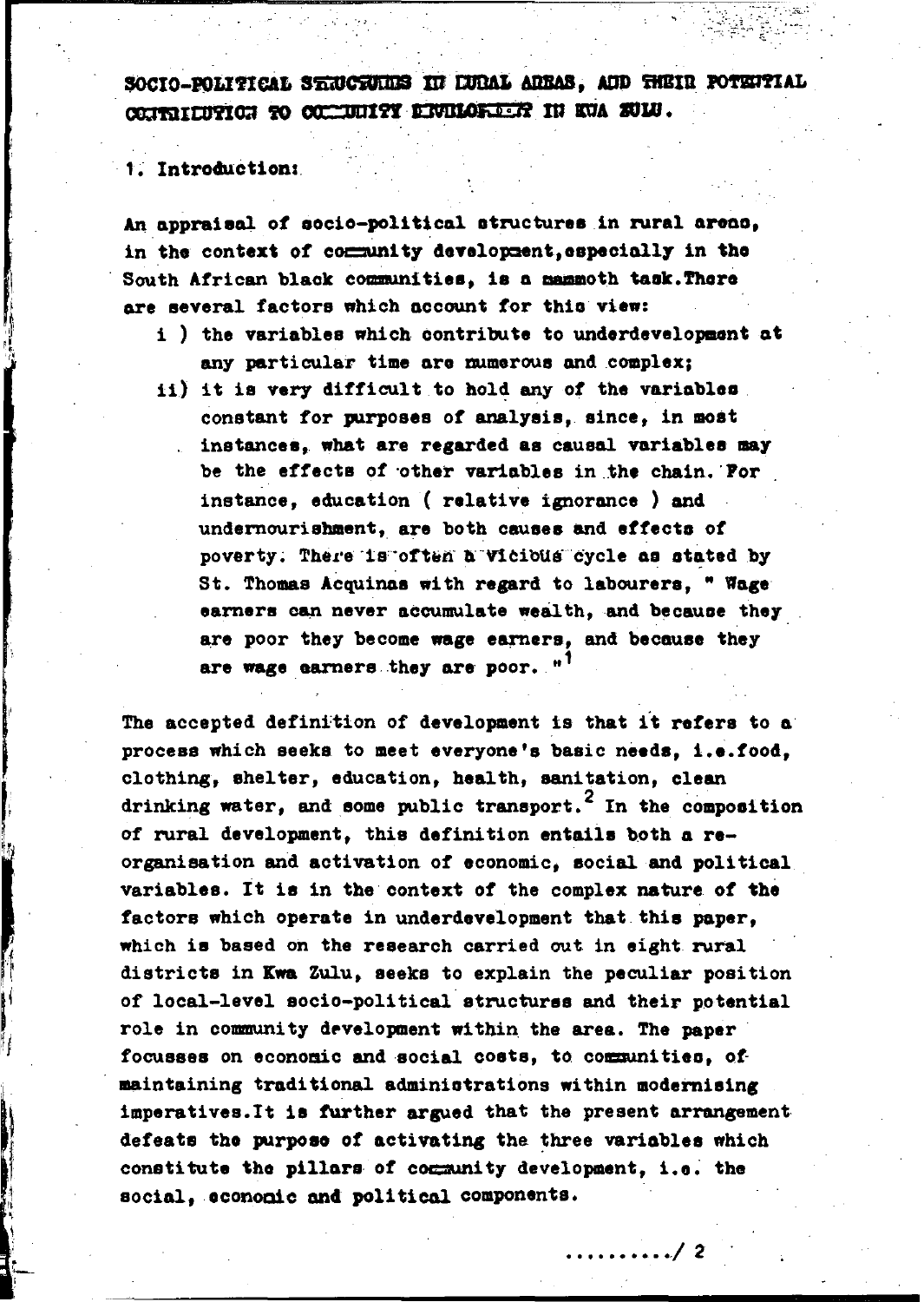Admittedly, in most developing societies, traditional administrations tend to be both undemocratic and unrepresentative. (a function of the political development process where recruitment into positions is riddled with historical and cultural problems ) however, in order to facilitate both development and modernisation, counterbalancing forces in the form of popularly elected bodies are encouraged. The thesis in this paper is that not only do traditional structures increase the economic marginality of rural areas. ( here marginality is used to mean employment in low- productivity sectors, unproductive labour, intermittent employment, open unemployment and low-level subsistence production  $3$  ) but also that they are not properly equipped to play an effective role within modernising parameters into which community development falls.

2. Sociological and Demographic Factors in Kwa Zulu:

Kwa Zulu is characterised by the following socio- demographic factors:

- i ) almost seventy percent of the economically active male population is working in the towns and cities outside rural Kwa Zulu as migrants: 4
- ii) partly as a result of the natural incraease in the population and partly because of the removal of masses of people as a result of the Group Areas Act, the population densities in rural areas are rather high.

The above two factors result in two other complications:

- a ) competition over meagre resources, especially the land:
- b) an inadequate manpower to maintain the vital functions as knowledgeable and able-bodied men migrate to the towns and cities for employment. The permanent population in rural areas thus consists mainly of
	- women and children besides a few professionals, independent traders and a small percentage of self-supporting farmers.

. . . . . . . . . . / 3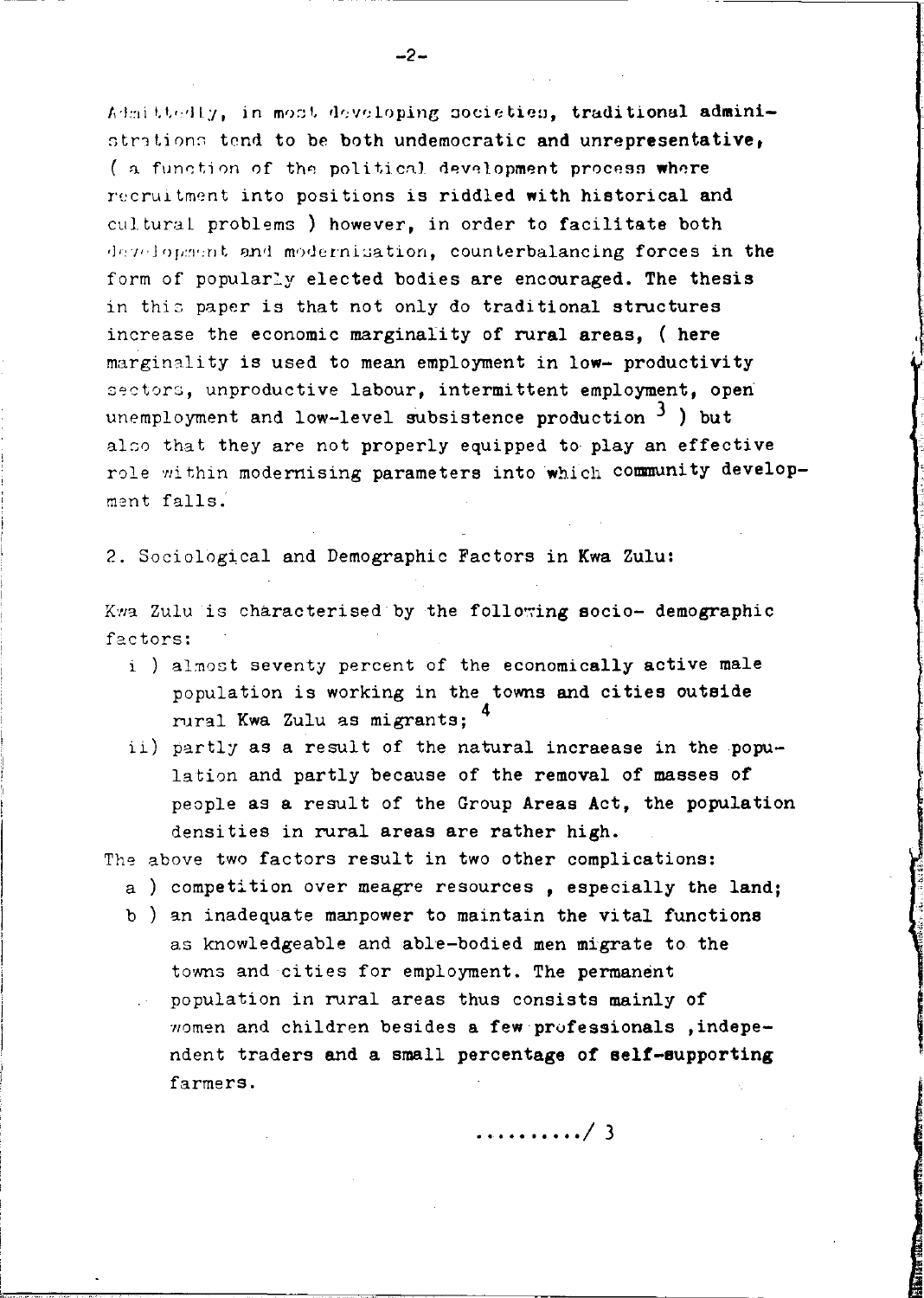### 3. Research Objectives:

The objectives of the research which forms the substance of this paper were twofold:

- i) to identify base-line socio-political structures in rural Kwa Zulu, as well as their mode of operation: and.
- ii) to assess the economic and social costs which these structures bear on the rural inhabitants of Kwa Zulu. Indices used to measure these costs were:
	- a) economic and social costs incurred by the communities in the process of acquiring basic resources such as land. pensions. disability grants etc:
	- b) empowerment or its absence. of the communities in terms of participation-in voluntary-or popular organisations. role differentiation and structural autonomy within the organisations:
	- c) the role of women within the organisational network especially since traditionally, women have always been disadvantaged and thus prevented from making a contribution commensurate with their potential and ability.

4. Methodology:

In the selection of respondents from districts, a multistage probability sampling technique was adopted. Heads of house holds or their wives qualified as subjects since the information required was factual in nature and in many instances pertained to the heads of households. A structured open-ended interview schedule was administered by trained interviewers in a face to face situation with respondents. The fieldwork was conjucted between 25th of November 1982 and the 28th of February 1983.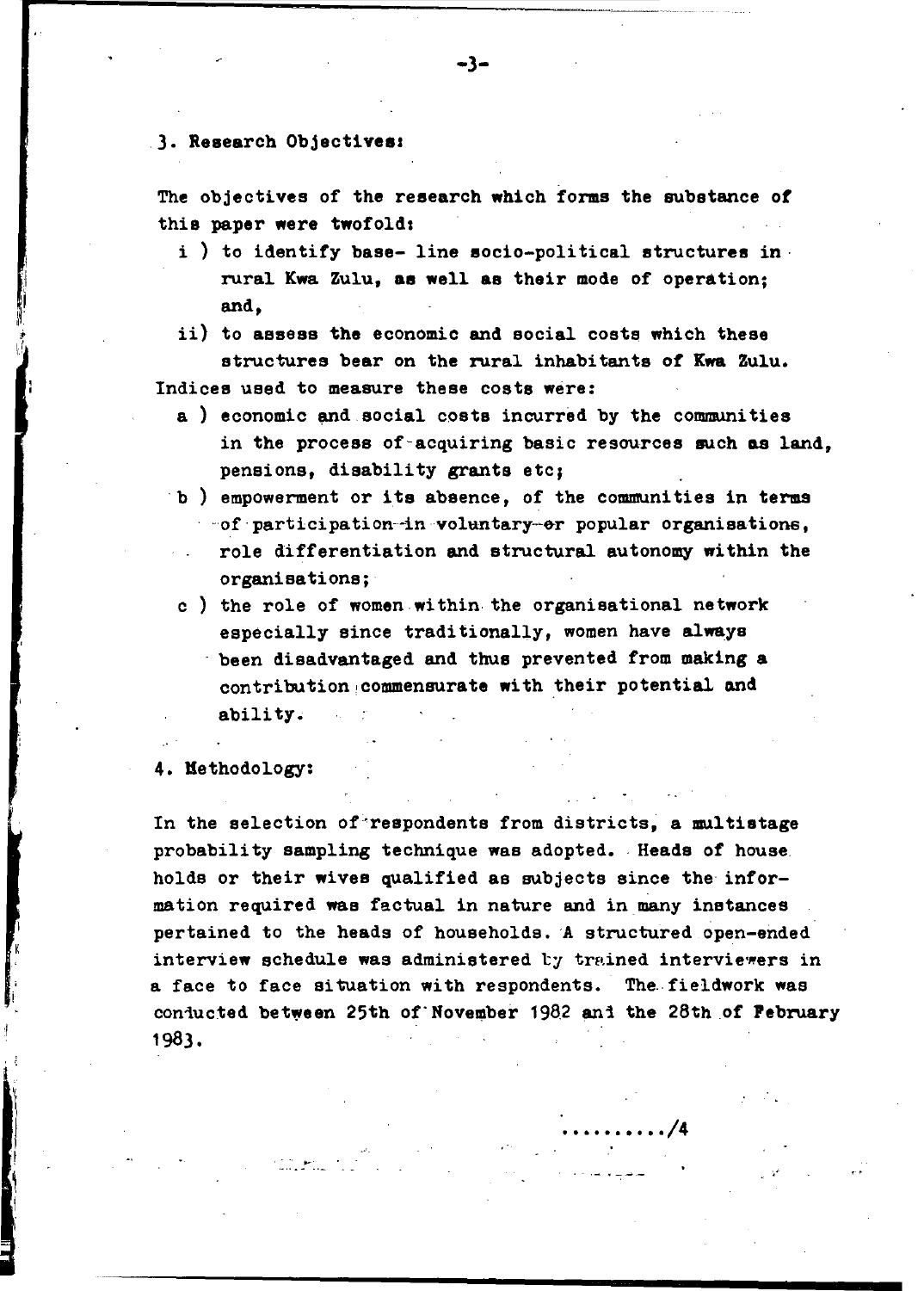### 5. Findings:

5.l.Economic Costs:

Access to basic resources by vast numbers of people in rural communities is beset with economic hardships which. by the standard of rural incomes, are significant. For instance:

- i ) nine out every ten respondents who required a site on which to build a house had to make some monetary payment either to the chief or to the induna or even to both  $(88%)$ . In addition, interviewees stated that they had to pay annually either for their sites or their fields, or even for both.  $(35\%)$  In one area, in particular, inhabitants paid an annual levy of two rands for fields, and if this was not paid, they forfeited their rights to plough or plant on their fields on that particular year.
- ii) about a fifth of the respondents in the sample stated that the land was overcrowded, consequently, they had no fields on which to grow crops for domestic consumption. The distribution of the fields naturally favours the old established families, and newcomers have no allocations.
- $i$ ,  $j$  access to basic welfare resources such as pensions or disability grants was also beset with problems. Forty percent of the respondents in this sample alleged that it was common practice in their areas to pay the local induna before they could proceed with their applications either for pensions or disability grants. These payments were in the form of cash, paying the induna's bus fare to the commissioner's office, buying him lunch or in some instances, a fixed portion of the first pension payment. In addition, some respondents, (6%) reported " bribes " to the clerks at the commissioners' offices. Apparantly, there is a collusion between izinduna and clerks as respondents alleged that the latter refused to attend to applicants unless they were in the company of an induna or councillor.

## 5.2 Participation:

One of the objectives of this research was to establish the extent to which the communities, in question, took the

.......... /5

-4-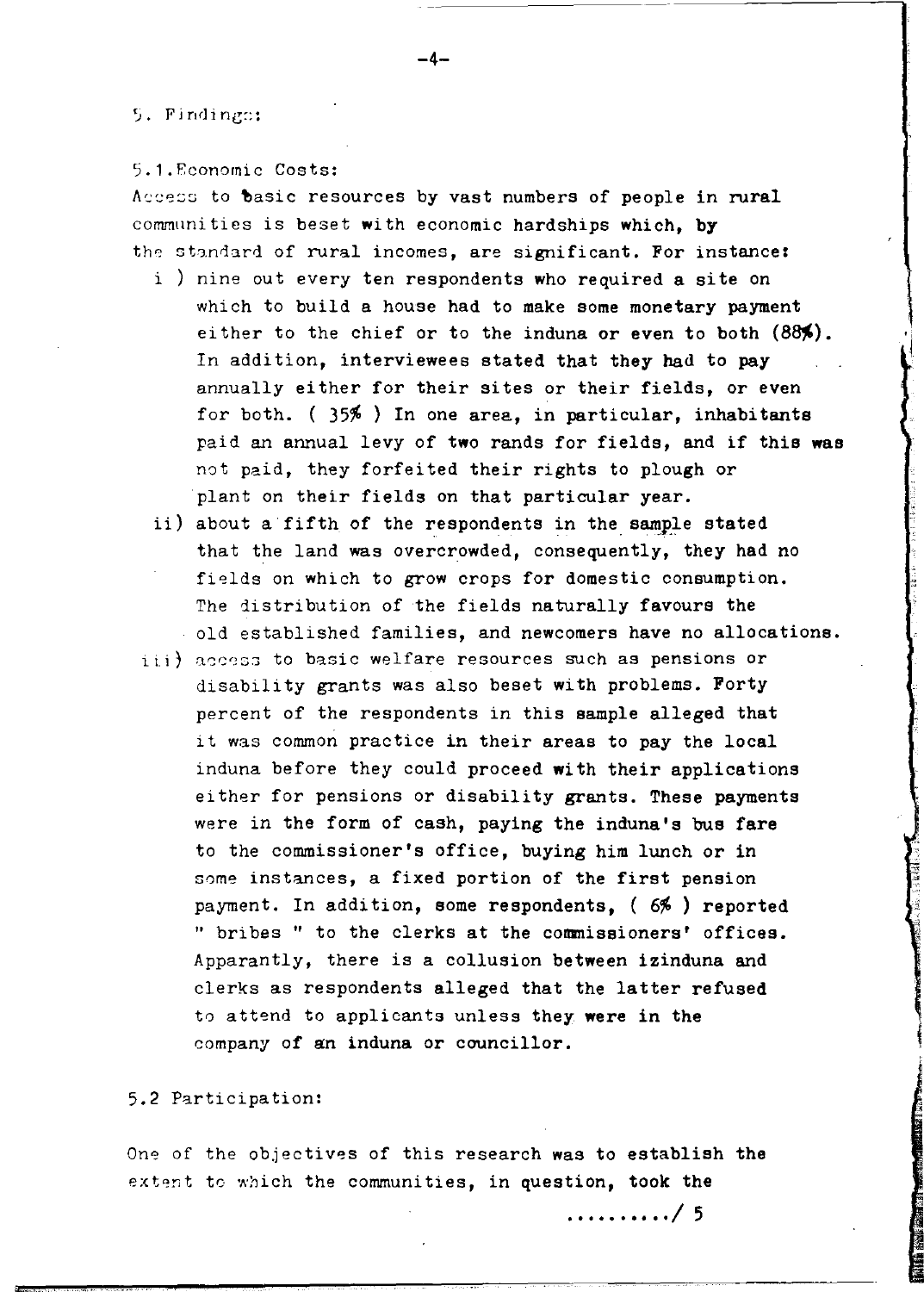responsibility to organiso their lives. To this end an enquiry, on the organisational network as well as areas of activity around which the communities organised, was made in order to:

- i ) assess the extent to which the human potential 1s effectively utilised in rural areas; and,
- ii) identify the structures or bodies which facilitate such organisation.

The most commonly mentioned organisations were as follows:

"

| ORGANISATION:                                                                                                   | PERCENTAGE OF RESPONDENTS* |
|-----------------------------------------------------------------------------------------------------------------|----------------------------|
| Women's garden clubs                                                                                            | 48                         |
| Farmers' associations                                                                                           | 37                         |
| Inkatha                                                                                                         | 15                         |
| Sewing clubs                                                                                                    | 13                         |
| Other                                                                                                           | 6 َ                        |
| No organisations                                                                                                | 19                         |
| Don't know                                                                                                      |                            |
| the contract of the contract of the contract of the contract of the contract of the contract of the contract of |                            |

The next question focussed on eliciting the degree to which the respondents were involved in the organisational machinery in their areas. The following table illustrates:

| ORGANISATION'S MODE OF OPERATION: \$ OF RESPONDENTS: |      |  |
|------------------------------------------------------|------|--|
| An elected executive                                 | 36   |  |
| Local officials/Government appointees                | - 10 |  |
| Educated people                                      |      |  |
| Don't know                                           | -23- |  |
| No organisations                                     | 19   |  |
| Not a member                                         |      |  |

The second table reveals that while the organisations are fairly well known, theree is a relative degree of ignorance with regard to the way in which the organisations function. This reflects either apathy or non-involvement by the masses in their organisations as amplified in the substantial number of " don't knows " " not a member " and " no organisations " ( total =  $49\%$  ). What brings more concern is that the organisations are not equitably distributed in all the districts.

~ .........••... / 6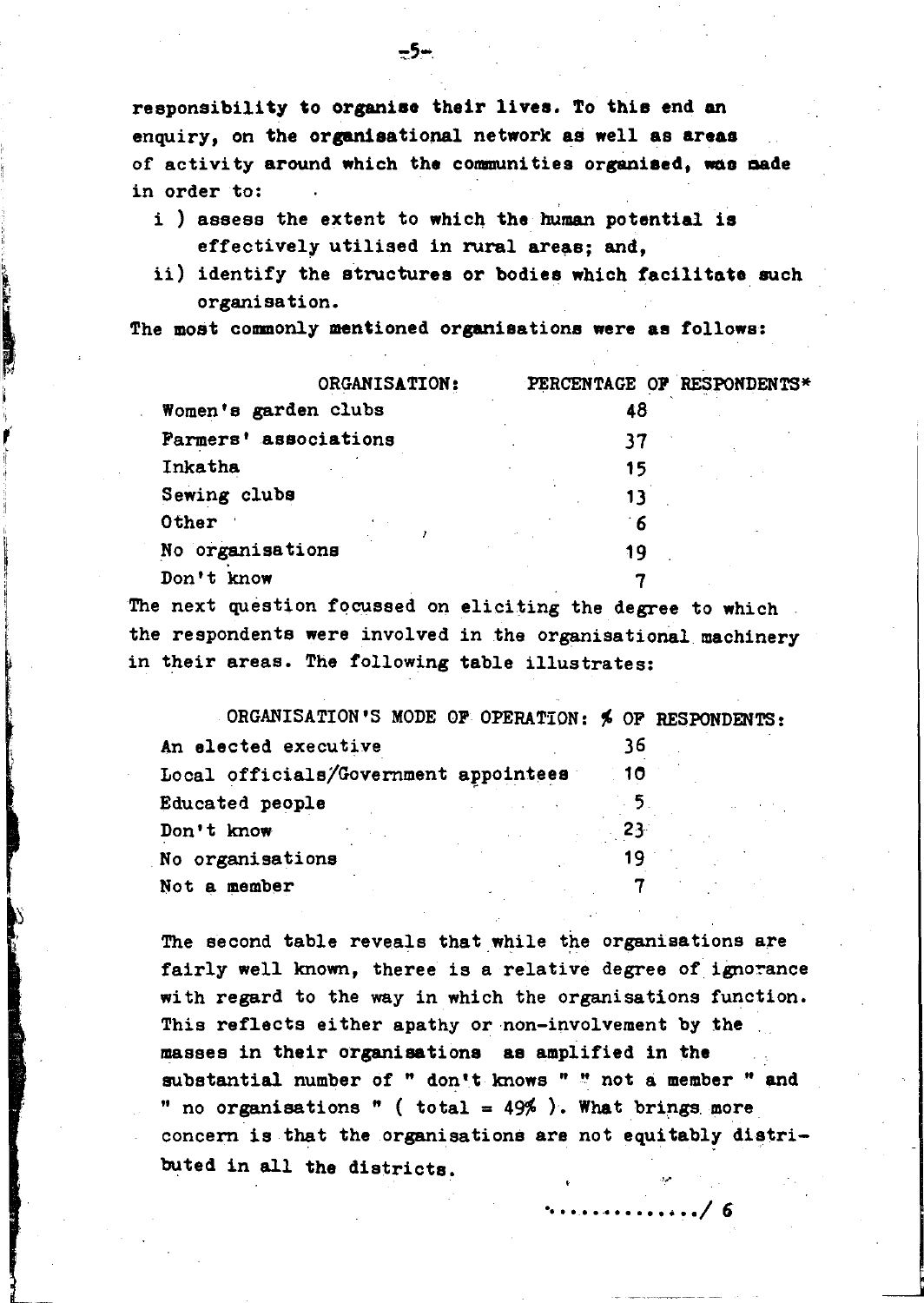The constal districts, i.e. the sugar belt area, commands a fair share in the farmers' associations, perharps an indication of the efforts by organised industry such as the South African Sugar Industry, to try anf effect community development within their sphere of influence. The rest of the areas have very little organised activities.

When the respondents were asked to indicate the areas of activity around which they met to discuss or to try and solve problems at community level, the following responses were recorded:

| SPHERE OF ACTIVITY:                 | PERCENTAGE OF RESPONSES: |  |
|-------------------------------------|--------------------------|--|
| Inkatha                             | 29                       |  |
| School issues                       | 27                       |  |
| General meetings (non specific)     | 21                       |  |
| Water crisis                        | 14                       |  |
| Specific clubs and associations     | 8                        |  |
| Zoning and resettlements            | 6                        |  |
| On conduct and disciplinary matters | 3                        |  |
| Do not attend meetings              | 5                        |  |
| No community meetings               | 25                       |  |
|                                     |                          |  |

On further enquiring if chiefs and izinduna made ary contributions to community participation, the responses were that they mostly convened meetings to make announcements from thr government or when they needed levies from the people. (  $39\%$  for chiefs and 13 % for izinduna.) However, chiefs and izinduna were also involved in community issues even if not substantially. For instance, they convened meetings on community issues in about a third of the cases,  $(33%$  and 29% respectively).

An analysis of community participation by district indicated that community involvement decreased with an increase in respondents' negative perception of local authorities. Secondly, the results demonstrated that while rural communities may be broadly described as low in organised participation, there was ample evidence of involvement in activities

**............... /7** 

**一个人的人,我们的人们的人们的人们,我们的人们的人们的人们的人们,我们的人们也不能在这里的人们的人们,我们的人们也不能在这里的人们的人们的人们的人们,我们也不能**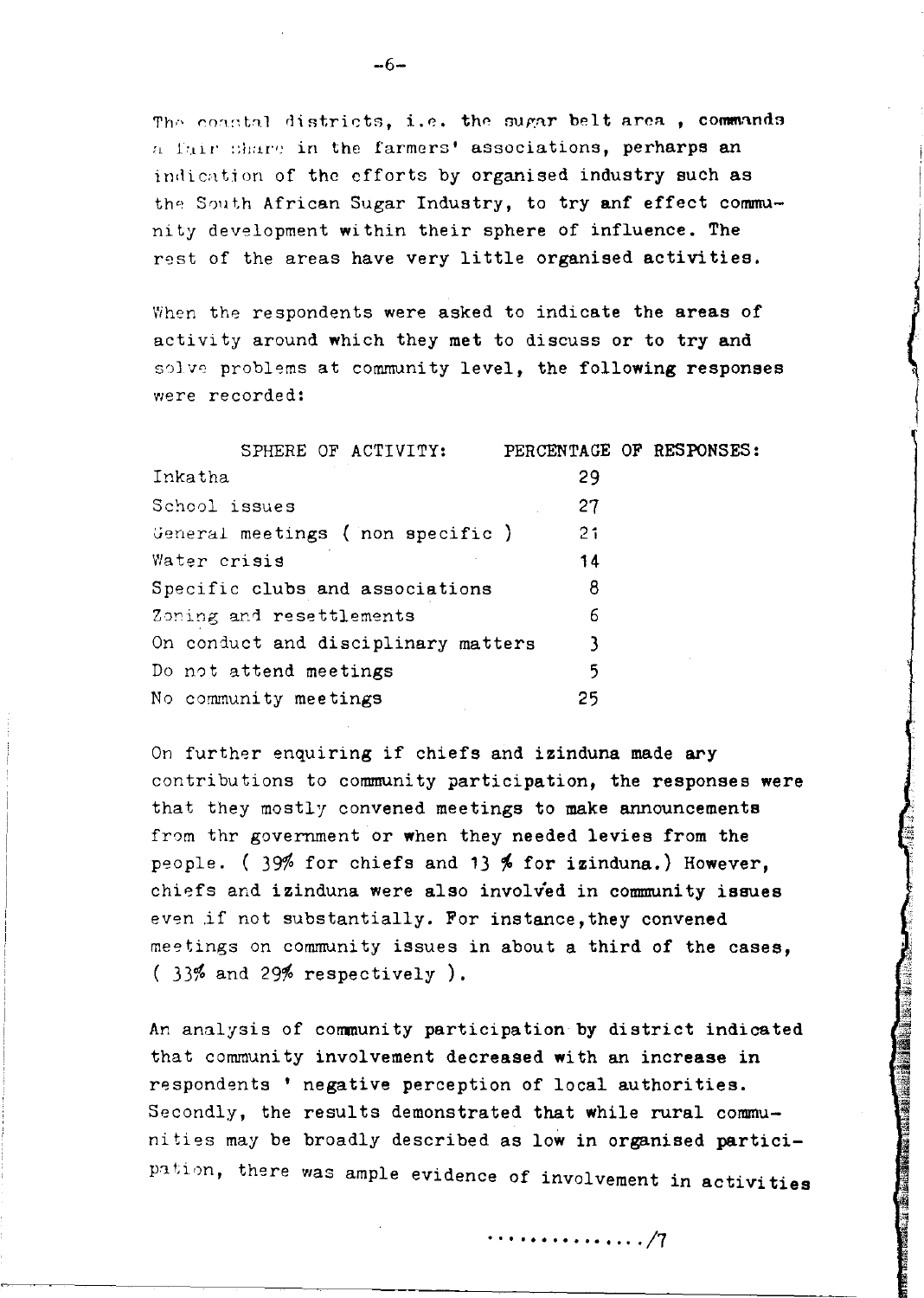where there were immediate spin offs, such as in school committees. and organised farming like growing sugar cane. Inkatha could also form a strong organisational base which could act as a facilitator for community mass- based participation. What the people lack, is a goal-oriented leadership to supply the technical and managerial know-how.

# 5.3 Social. Costs:

#### '5.3.1 Alienation:

Respondents in the sample felt uneasy about the manner in which local authorities operated in their areas. Peelings ranged from mild condemnation of to complete alienation from these authorities. Issues which evoked a considerable degree of anger were:

i) payments for sites and fields;

- ii) payment, inconvenience and hassles that members of the various communities have to put up with in the applications for pensions and disability grants;
- iii) the response and attitudes of local authority structures to inputs from below. Apparently, chiefs, izinduna and councillors perceive themselves a8 masters rather than the servants of the people they ate meant to serve;

The critical point in these allegations is that for mass-based community development to succeed, co-operation between authorities and villagers is a sine qua non. In the relationship between tribal authorities and the people, this is an attribute which is conspicuous by its absence. The message from this research is that chiefs. izinduna and councillors have, by mirepresentation, given their institutions scorn, low esteem and hate from the people."This is in spite of the culture of silence which characterises village life.

A closer examination of the 'tribal authority system which forms the base-line Bocio-poli tical and administrative, structure in rural areas reveals that:

**...../8.** 

-7-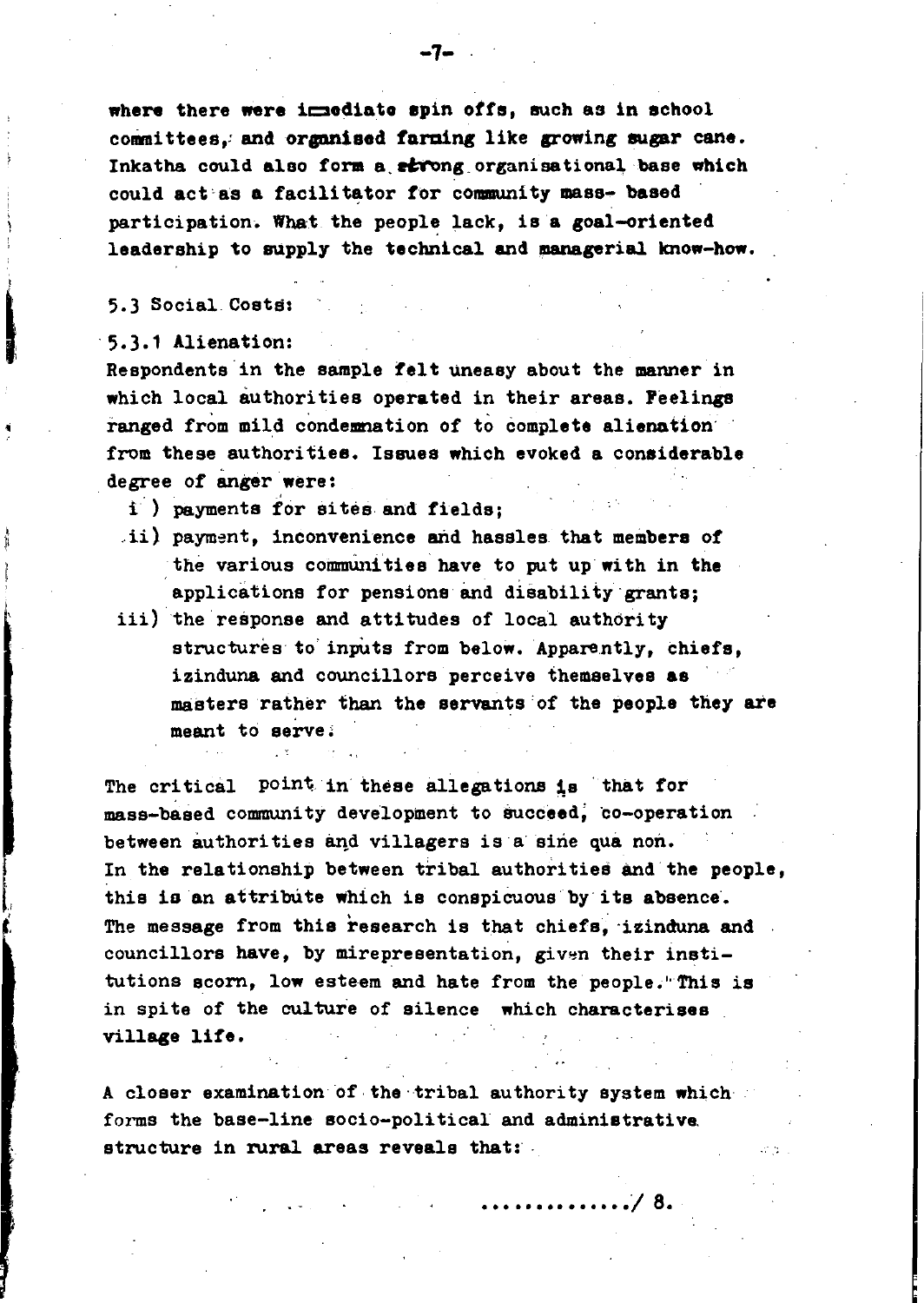- i) It is more of an extension of the state apparatus than an organ representing the people. Its functions thus tend to concentrate on the bureaucratic demands rather than on the co-ordination, articulation and aggregation of popular wishes. However, even as an administrative structure, its functions are derivative. this is particularly true with regard to broader issues of policy such as resettlements and the Group Areas Act. Such a position creates various impasses where people blame the local structures for what is. otherwise, the responsibility of the political superstructure.
- ii) The alleged inefficiency of the tribal authority system is aggravated by the absence of job descriptions for incumbents in positions. As a mixture of the administrative and representative systems. it serves conflicting interests from two parties, , the result is that the majority of the incumbents do not fit into the jobs they are meant to perform, especially within a modernising context.
- iii) Whilst most bureaucratic positions need some amount of training, in order to streamline performance. this is not the case with tribal authorities. As a consequence of this, besides the general problems associated with bureaucracies, such as red tape and undue delays, tribal authorities tend to be dysfunctional as expressed by respondents in this research. These observations might have serious implications for development.

# 6. Conclusion:

In conclusion, it must be restated that, in underdeveloped countries, the relationship between structures which play a determining rele in the allocation and distribution of resources, and the people, has direct consequences for development.

. . . . . . . . . . . . . . / 9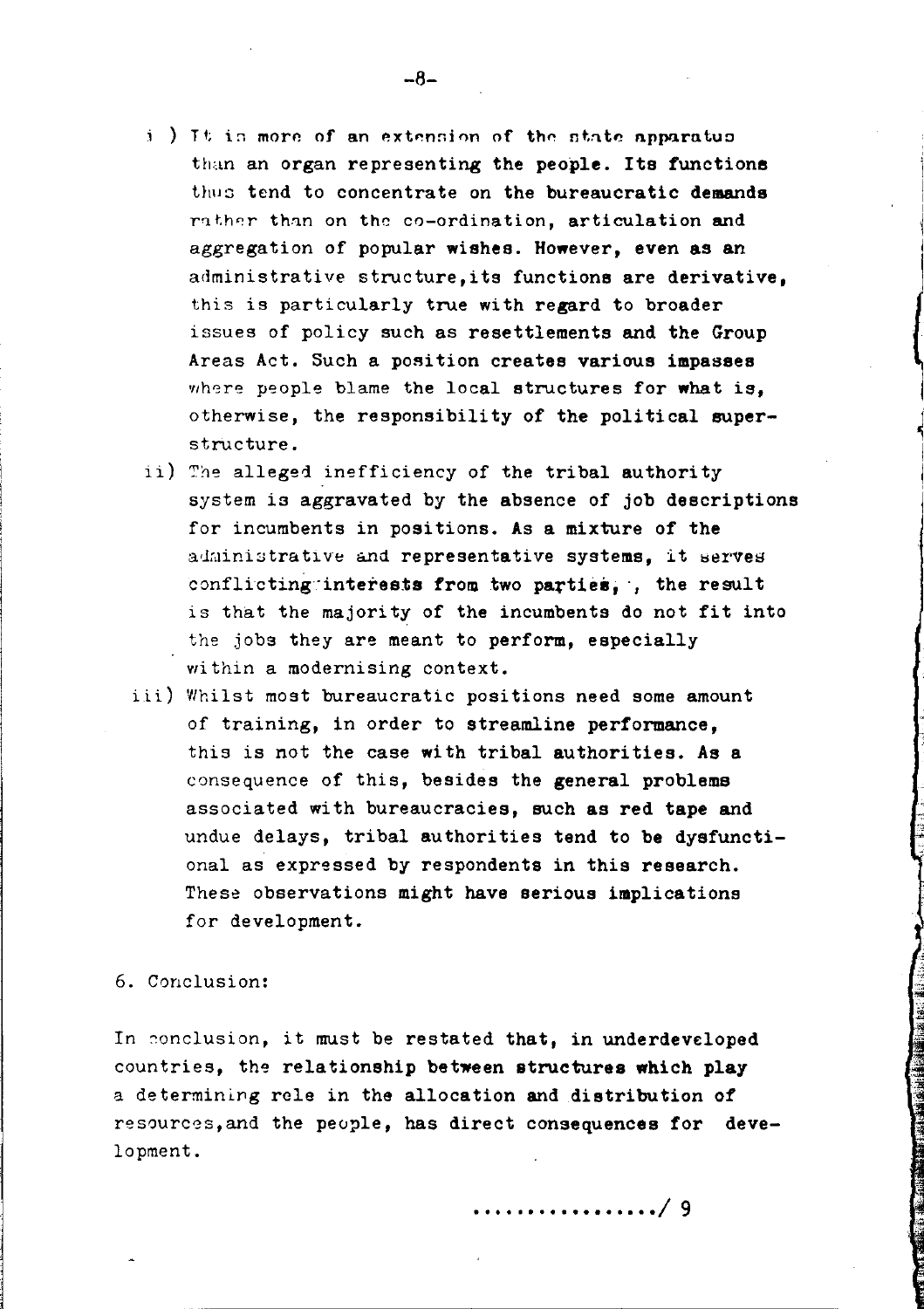Secondly. one needs to stress that the circumstances surrounding tribal authorities in Kwa Zulu obtain in most underdeveloped areas, and that the results as expressed in this paper do not apply indiscriminately to all tribal authorities. However, the occurence of the atated ahortcomings allows sufficient ground for one to formulate substantiated generalisationa.

1. The economic constraints which prevail in rural Ewa Zulu are exacerbated rather than alleviated by an authority system which is out of tune with modernising demands. While some people may argue that what these authorities are doing is no more than carry out old established customs. the crux of the matter is that in todays economic terms, the people can no longer afford to sustain old reciprocities and gift exchanges amidst poverty and deprivation.

.. ,

I J

2. The social costs of maintaining traditional adminiatr tions within a modernising context can only encourage alienation from such structures, by the rural masses. This militates against co-operation and poses as an obstacle to development.

3. Evidently, traditional authority structures in Kwa Zulu, are not based on any representative or democratic principles, especially after the interference by colonial powers with the traditional representative system as it operated prio to 1878 in Natal. This practice is contrary to the principle of empowerment which encourages community participation in day to day affairs of the people. As these authority structures do not consider themselves accountable to the population, there are, at times, sufficient bottlenecks to paralyse development for considerable periods of time. Por instance,in one district covered in this survey, conflict between the traditional authority and the people, has created an impasse which has resulted in the cuapension of developmental programmes for over a year.

**..... : ......•...• /19-**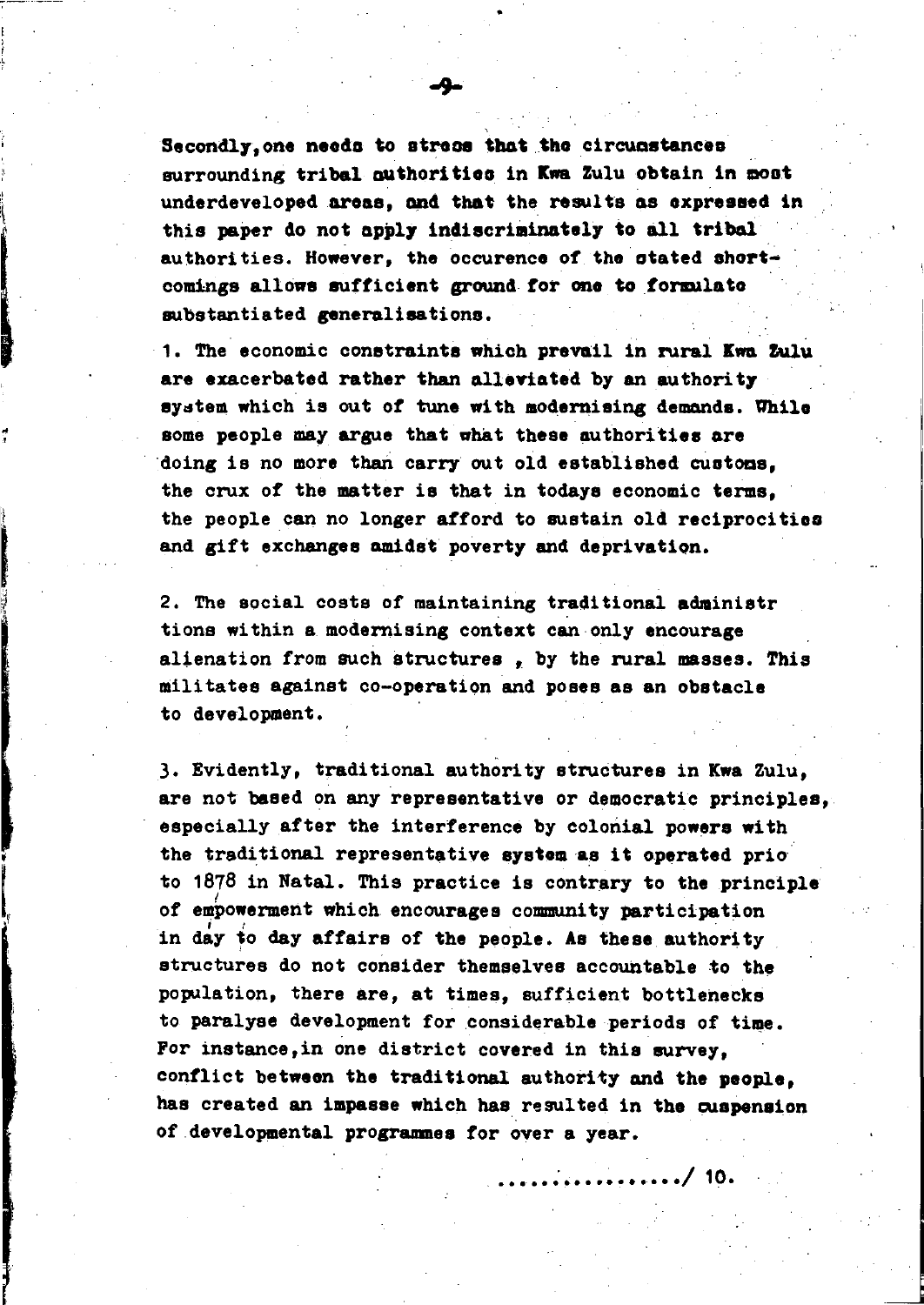Finally, one should point out that there is a noticeable willingness among rural inhabitants for participating in development programmes, what is needed are properly trained perconnel to guide the masses of rural folk to their desired goals. This reinforces the stand taken by those conflict thoorists who emphasise that villagers are rational, calculating and opportunistic.

Footnotes:

1. Pitirim A. Sorokin: " What is Social Class ? "in Paul Blumberg: "The Impact Of Social Class - A Book of Readings " Harper and Row Publishers, New York 1972 p 90.

2. Sariad Aziz: " Rural Development; Learning From China " -The Macmillan Press Ltd London 1978.

3. Also Erwin and Eddy Webster: " Ideology and Capitalism in South Africa " in Schlemmer. L. and Webster. E. " Change. Reform and Economic Growth in South Africa " Ravan Press. Johannesburg. 1978.

4. Nattrass, J. " The Migrant Labour System and South African Economic Development. 1936-1970 " Unpublished Ph.D. Thesis. University of Natal, Durban 1976.